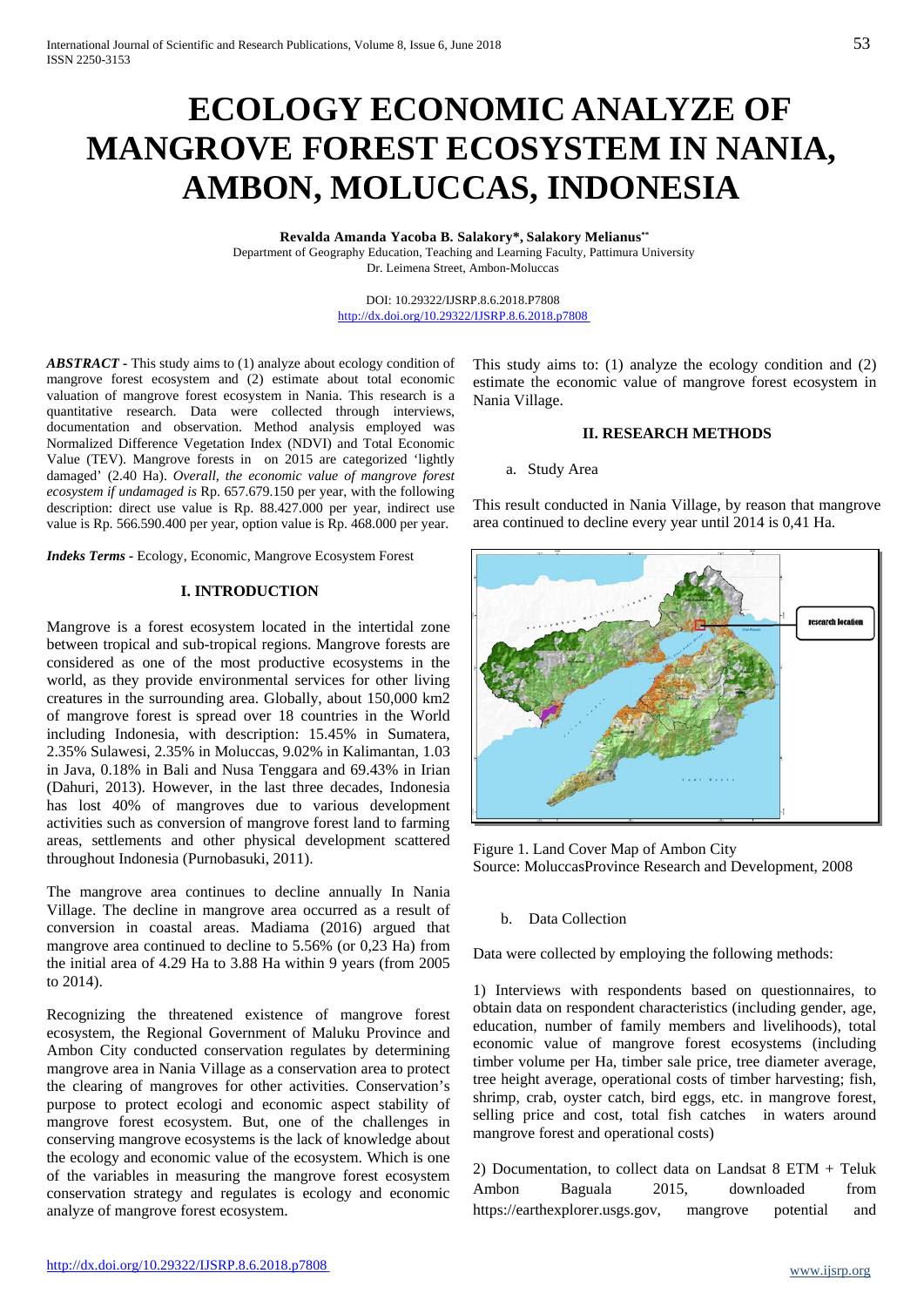International Journal of Scientific and Research Publications, Volume 8, Issue 6, June 2018 54 ISSN 2250-3153

distribution as well as factors causing damage to mangrove forest ecosystem in Nania.

3) Observations made through field surveys of observed objects to test the accuracy of the vegetation index (NDVI).

# c. Data Analysis

Collected data were then analyzed using the following methods: 1) Vegetation Index or NDVI (Normalized Difference Vegetation Index) [9], calculated by the following equation:

$$
NDVI = \frac{NIR-red}{NIR + red}
$$

criteria:

| <b>Index value</b> | <b>Density Category</b>  |  |
|--------------------|--------------------------|--|
| $0.01 - 0.25$      | Sparse (Heavily damaged) |  |
| $0.25 - 0.50$      | Medium (Lightly damaged) |  |
| $0.50 - 1.00$      | Solid (Undamaged)        |  |

After obtaining the NDVI value, a precision test is performed to adjust the image interpretation results to the conditions in the field through a ground survey at some sample points using the following equation:

$$
NDVI = \frac{\text{Correct total sample}}{\text{Total sample}} x 100\%
$$

2) Total economic value of ecosystem service [10] estimated based on following formula:

| $TEV = DUV + IUV + OV + EV$ |  |  |
|-----------------------------|--|--|
|-----------------------------|--|--|

|                               | $TEV = Total economic value$ |
|-------------------------------|------------------------------|
|                               | $DUV = Direct use value$     |
|                               | $HJV = Indirect use value$   |
| $\overline{\text{O}}\text{V}$ | $=$ Option use value         |
| $E$ V                         | $=$ Existence value          |

# **III. RESULT AND DISCUSSION**

a. Ecology Condition of Mangrove Forest Ecosystem

Mangrove forest in Nania dominated by 6 species, was *Sonneratia alba, Avicenia marina, Rhizophora stylosa, Rhizophora mucronata, Bruguiera gymnorhiza* dan *Lumnitzera littorea*, with ecology function as (a) *nursery and spawning ground*, *fishing ground* and (*feeding ground*) to sea creatures such as a fish, crabs, reptiles, etc., (b) feed for livestock, (c) raw materials for traditional medicines (d) shoreline protectors from coastal erosion and abrasion and (e) marine pollution controllers as well as (f) sediment catchers which came from construction activities on land (Uddin *et al*, 2013).

Damage to mangrove forest ecosystems was determined based on mangrove density values. It was analyzed using vegetation index or NDVI (normalized difference vegetation index). The NDVI value calculation is obtained from comparing infrared channel reflectance value close to visible light channel obtained from 458 Landsat imagery 8 ETM + acquisition imagery in June 2015, using ArcGIS 10.0 and ENVI 4.5 software.

Ecology condition of mangrove forest ecosystem analyzed based on mangrove density values, using vegetation index or NDVI (normalized difference vegetation index). The NDVI value calculation is obtained from comparing infrared channel reflectance value close to visible light channel obtained from 458 Landsat imagery 8 ETM + acquisition imagery in June 2015, using ArcGIS 10.0 and ENVI 4.5 software. NDVI scores were spread across ten plots in four research sites. The plot referred to in this study is the point of mangrove distribution based on NDVI analysis. NDVI values range from 0.26 to 0.57, therefore they can be categorized in medium density (NDVI value =  $0.25 - 0.50$  and solid (NDVI value = 0.50-1.00). NDVI values greater than 0.50 indicate that mangrove vegetation at some locations in Teluk Ambon Baguala is still relatively healthy and productive because it has a high level of greenery.

Based on the results of NDVI analysis, it is known that mangrove forest ecosystem in Nania village has medium vegetation density level and classified as lightly damaged (NDVI=0,26), respectively 2.40 Ha. The factors causing damage to mangrove forest ecosystem in Nania was:

1. mangrove forests are generally converted by the government, private and public for residential, recreation and tourism and other physical development areas (Suyadi, 2009; Pattipeilohy, 2014; Aisyawaty; 2015). This is in accordance with Salampessy et.al (2015) which states that the mangrove forest will be damaged by the conversion of mangrove forest area into a development area.

2. excessive sedimentation can result in death in some species of mangroves (*Avicennia sp*. And *Sonneratia sp*.) due to respiratory root depletetion/pneumothorax (Zamprogno *et al*, 2016). According to Pelasula (2008), sedimentation in the coastal area of Ambon City occurs as a result of land clearing by converting green land for settlement development without any damage mitigation to the land below it.

3. water pollution in Ambon Dalam Bay (TAD). This indicates a load of organic waste from the river to sea has exceeded the assimilation capacity of TAD (Selanno, 2009). Such conditions can lead to changes in environmental quality. Based on the results of Zhang et al (2014) study, the pollutant load entry into the waters can decrease dissolved oxygen levels that are highly needed by marine biota for respiration process. Dissolved oxygen content decrease in the waters directly affects the existence and survival of marine life (Zhang *et al*, 2014). In addition, another direct impact of mangrove vegetation contamination is the inhibition of respiration process due to the depletion of the respiratory root (pneumatophore) caused by waste resulting in mangrove trees death.

b. Economic Value of Mangrove Forest Ecosystem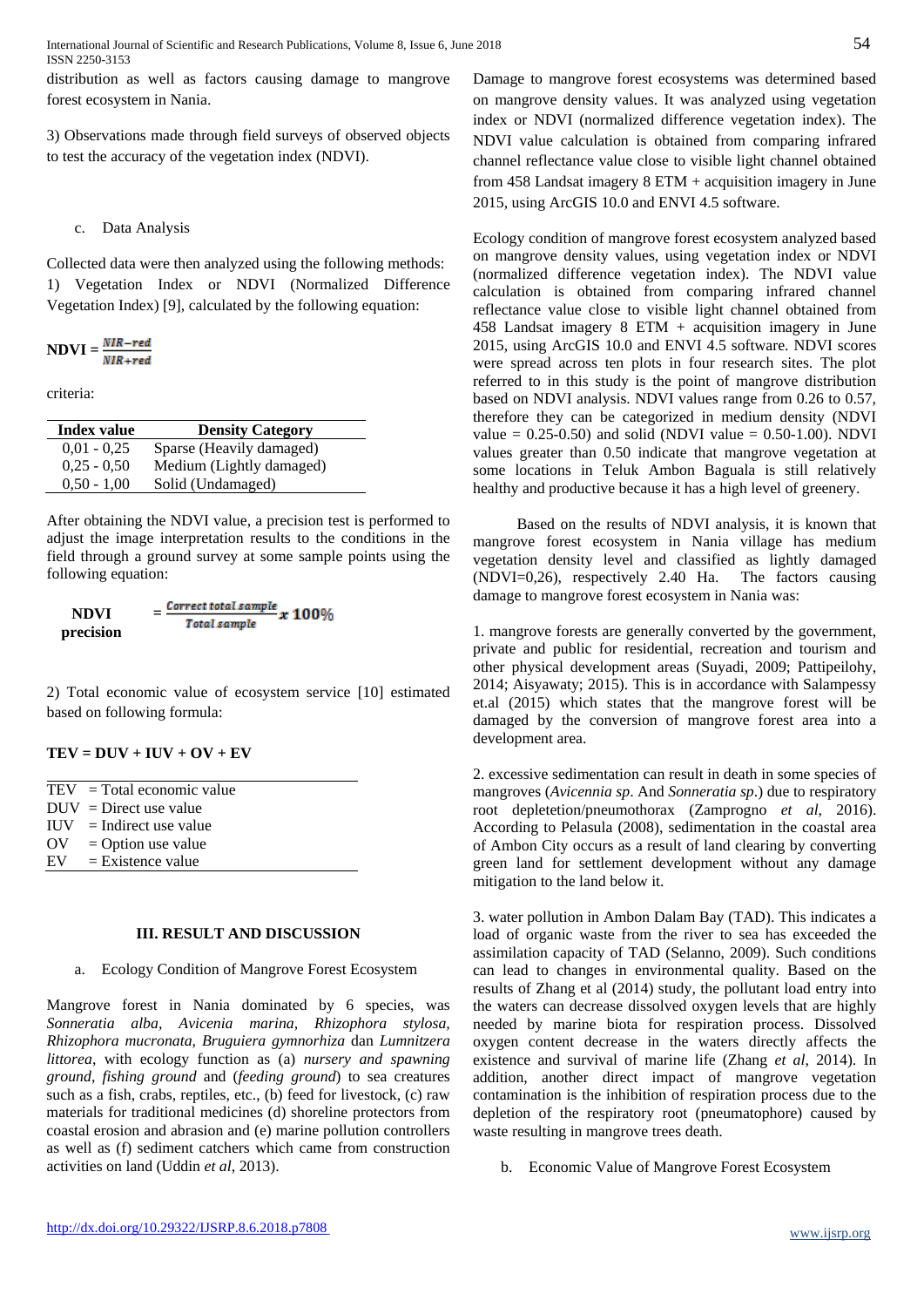The one approach used to valuation ecosystem service of mangrove forest is total economic value analyze. Total economic value is overall of mangrove forest ecosystem service value, based on direct use value, indirect use value, option value and existence value. The use value show that environment ability to conduce the directly product which used by communities, is direct use value, indirect use value and option value. The non use value based on environment service that haven't a market price, but useful to humanity, is existence value. (Suparmoko, 2014).

## *Table 1. Direct Use Value of Mangrove Forest Ecosystem*

# 1. Direct Use Value (DUV)

Direct use value estimate based on price market of mangrove forest product, used by communities, is fish, crab, shell and reptile (*Hydrosaurus amboinensis*) to consume and sale. The direct use value of mangrove ecosystem forest is presented in table 1:

| No. | <b>Direct Use Classification</b> | Volume<br>(Kg/Year) | Price<br>(Rp/Kg) | <b>Operational Cost</b><br>(Rp/Tahun) | <b>Direct Use Value</b><br>(Rp/Year) |
|-----|----------------------------------|---------------------|------------------|---------------------------------------|--------------------------------------|
|     | Fish                             | 940                 | 20.000           | 420,000                               | 18.380.000                           |
|     | Shell                            | 1.152               | 30.000           | 60.000                                | 34.500.000                           |
|     | Crabs                            | 144                 | 250.000          | 708.000                               | 35.292.000                           |
|     | Reptils                          | 10                  | 30.000           | 5.000                                 | 255,000                              |
|     |                                  | <b>Total</b>        |                  |                                       | 88.427.000                           |

#### *Source: Primary Data, 2017*

Table 1 show that Crab is commodity with highest value compared to shell and reptile, is Rp. 35,292,000 per year. For information, dominant species of crab is Scylla sp. with weigh is 300 until 400 gram. Sometimes, the crab is not also to consume, but alson to sell to add a livelihood income. Catch process of crab conducted is 72th time per year. Then, use value of Crab estimated based on volume of catch (Rp/year), selling rpice and operational cost.. In Contras, reptile is commodity with low value, because *Hydrosaurus amboinensis* is one of conservate species in Ambon, with low population.

#### 2. Indirect Use Value

In this research, indirect use value is (1) physic function, estimate based breakwater cost to beach line is 304 m, (2) biological function as spawning, nursery, feeding and fishing ground, estimate based on catch fishing production in Nania Village and (3) filtration of seawater instrusion estimated using cost to get pure water, based on mineral water use volume by communities per year. Indirect use value explained by table 2:

*Table 2. Indirect Use Value of Mangrove Forest Ecosystem*

| N <sub>0</sub> | <b>Indirect Use Classification</b>                                                                             | <b>Indirect Use Value</b><br>(Rp/Year) |
|----------------|----------------------------------------------------------------------------------------------------------------|----------------------------------------|
|                | Physic function: breakwater                                                                                    | 62.137.600                             |
|                | Biology function: <i>nursery</i> , <i>fishing</i> dan <i>feeding ground</i>                                    | 223.652.800                            |
|                | Filtration of seawater intrusion                                                                               | 280.800.000                            |
|                | Total                                                                                                          | 566.590.400                            |
|                | $R_{\text{2}}$ $\ldots$ $R_{\text{m}}$ $\ldots$ $R_{\text{m}}$ $\ldots$ $R_{\text{m}}$ $\ldots$ $R_{\text{m}}$ |                                        |

*Source: Primary Data, 2017*

Table 2 exhibits value physic function is Rp. 62.137.600 per year, biological function is Rp. 223.652.800 per year and filtration of seawater intrusion is Rp. 280.800.000. Overall, the indirect use value of mangrove forest ecosystem in Nania is Rp. 566.590.400 per year.

# 3. Option Value (OP)

Option value of mangrove forest ecosystem in Nania village explained by table 3;

| N <sub>0</sub> | <b>Mangrove Area</b><br>(Ha) | <b>Biodiversity Value</b><br>(Rp/Ha) | <b>Option Value</b><br>(Rp/Tahun) |
|----------------|------------------------------|--------------------------------------|-----------------------------------|
|                | 2,40                         | 195.000                              | 468.000                           |
|                | <b>Total</b>                 |                                      | 468.000                           |
|                |                              |                                      |                                   |

*Source: Primary Data, 2017*

Table 3 shows that option value of mangrove forest ecosystem in Nania Village, which is Rp. Rp. 468.000 per year. Option value estimate based on biodiversity in mangrove forest, according to Ruitenbeek (1992) in Harahab (2010), is US\$ 1.500/Km<sup>2</sup>/year atau USd 15/Ha/year atau Rp. 195.000/Ha/year  $(US$ 1 = Rp 13.000 in 2015).$ 

### 4. Existence Value (EV)

This value estimate using willingness to pay (WTP) by communities to repair the mangrove forest ecosystem damage. Overall, existence value of mangrove forest ecosystem in Nania Village is presented in table 4: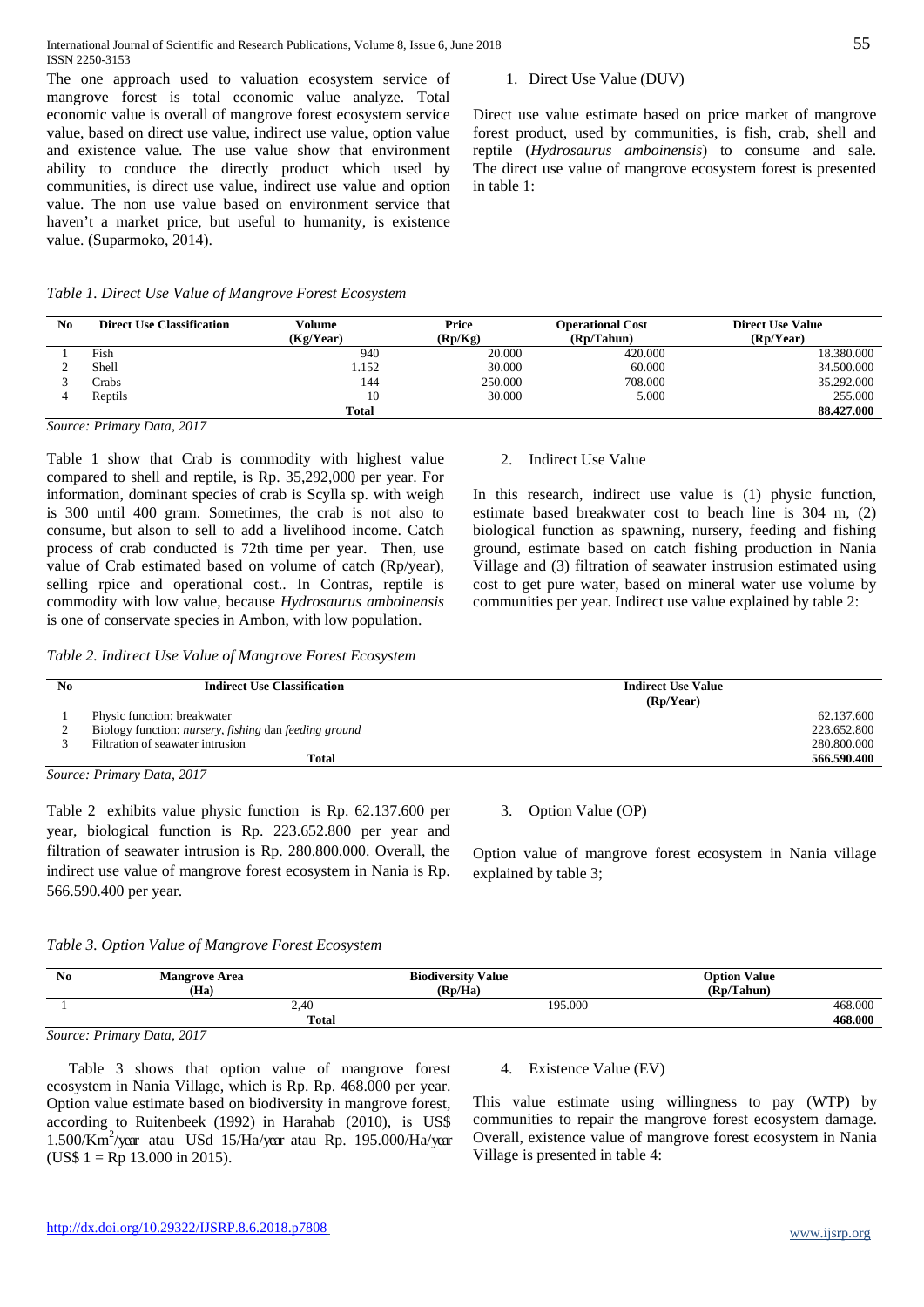| N <sub>0</sub> | <b>WTP Value</b> | <b>Family Total</b> | <b>Exsistence Value</b> |
|----------------|------------------|---------------------|-------------------------|
|                | (Rp/Year)        | (KK                 | (Rp/Year)               |
|                | 4.500            | 1.170               | 2.193.750               |
|                | <b>Total</b>     |                     | 2.193.750               |

#### *Table 4. Existence Value of Mangrove Forest Ecosystem*

Table 4 show that exsistence value of mangrove forest ecosystem in Nania Village is Rp. 2.193.750 per year with WTP value Rp.4500 per year to 1.170. Based in this result, minimum value of WTP is Rp. 3.000 per family pear year. Average value of WTP is Rp. 4.500 per year. The lowest value of WTP indicated that low income of communites. This condition according with result result of Huu Tuan *et al* (2014) that income is one of indicator to estimate willingness to pay of communities.

#### **Total Economic Value (TEV)**

Total economic value of mangrove forest ecosystem service estimate based on accumulate of direct use value, indirect use value, option value and existence value. Then, the economic value of mangrove forest ecosystem in Nania Village in 2015 can be explained in table 5.

*Table 5. Total Economic Value of Mangrove Forest Ecosystem*

| $\mathbf{N}\mathbf{0}$ |               | <b>Mangrove Forest Ecosystem Services</b> | <b>Total Economic Value of Mangrove Forest Ecosytem</b> |
|------------------------|---------------|-------------------------------------------|---------------------------------------------------------|
|                        |               | <b>Classification</b>                     | (Rp/Year)                                               |
|                        | Direct Use    |                                           | 88.427.000                                              |
|                        | Indirect Use  |                                           | 566.590.400                                             |
|                        | <b>Option</b> |                                           | 468,000                                                 |
|                        | Existence     |                                           | 2.193.750                                               |
|                        |               | <b>Total</b>                              | 657.679.150                                             |

*Source: Primary Data, 2017*

Table 5 exhibits total economic value of mangrove forest ecosystem in Nania Village is Rp. 657.679.150 per year to 2,40 Ha mangrove area, with description: direct use value is Rp. 88.427.000 per year, indirect use value is Rp. 566.590.400 per year, option value is Rp. 468.000 per year and existence value is Rp. 2.193.750 per year.

Table 5 also show that indirect use value is ecosystem service with highest value than another service. This condition means, mangrove forest ecosystem have a biggest environmental services. For that, it takes conservation efforts to minimize the mangrove forest ecosystem destruction so that its environmental function is maintained.

# **V. CONCLUSION**

Overall, the economic value of mangrove forest ecosystem if undamaged is Rp. 657.679.150 per year, with the following description: direct use value is Rp. 88.427.000 per year, indirect use value is Rp. 566.590.400 per year, option value is Rp. 468.000 per year. and existence value is Rp. 2.193.750 per year.

Recognizing the mangrove forest condition in Nania Village almost lightly category with the biggest value of ecosystem service, the government must conducted collaborative conservation in this area, with integrate the actors on development (*tiga batu tungku*), is government, private and communities, to minimize mangrove forest ecosystem damage.

# **ACKNOWLEDGEMENT**

In relation to the completion of this writing, the authors extend their appreciation and gratitude to the parties who have provided assistance, both substantially and financially. Without the opportunity, guidance, input and spirit support from CPC / mother, of course, this writing will not be realized as it is today. May Allah SWT always delegate His Grace and His Gift to us all in carrying out the devotion to the glory of our beloved country and nation. Amen.

# **REFERENCES**

- [1] Dahuri, Rokhmin dan Rais, Jacub dan Ginting, Sapta, P. dan Sitepu, M., J., 2008. *Pengelolaan Sumber Daya Wilayah Pesisir dan Lautan Secara Terpadu*. Jakarta: PT. Pradnya Paramita
- [2] Dinas Kelautan dan Perikanan Kota Ambon. 2015. *Laporan Akhir: Penyusunan Rencana Detail Kawasan Strategis Perikanan di Kota* Ambon. Ambon
- [3] [Huu Tuan](http://www.sciencedirect.com/science/article/pii/S0964569114001021) Tran dan Diem My, Nguyen Hoang dan [Quynh](http://www.sciencedirect.com/science/article/pii/S0964569114001021)  [Anh,](http://www.sciencedirect.com/science/article/pii/S0964569114001021) Le This dan Van Toan, Nguyen, 2014. "Using Contingent Valuation Method to Estimate The WTP for Mangrove Restoration under The Context of Climate Change: A case Study of Thi Nai Lagoon, Quy Nhon City, Vietnam". *[Ocean and Coastal Management](http://www.sciencedirect.com/science/journal/09645691)* 95; 198-212

*Source: Primary Data, 2017*